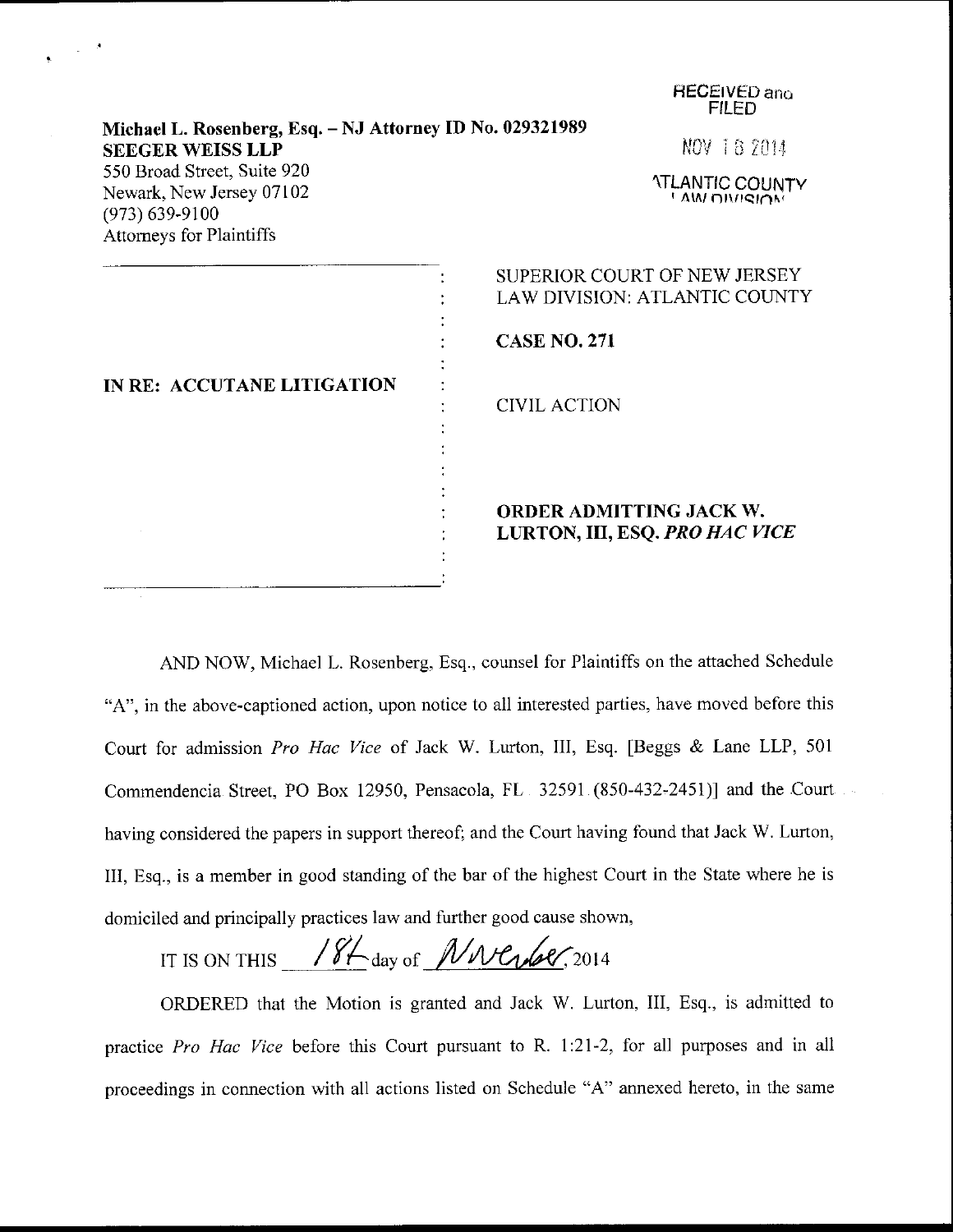manner as an attorney who is admitted to practice in this State and is domiciled and maintains an

office for the practice of law in the State of New Jersey, provided that he shall:

- 1. abide by the Rules of Court for the State of New Jersey, including all disciplinary rules;
- 2. consent to the appointment of the Clerk of the Supreme Court as an agent upon whom service of process may be made for all actions against him and his firm that may arise out of his participation in this matter;
- 3. notify the Court immediately of any matter affecting his standing before this Court; and
- 4. have all pleadings and other papers filed in this Court signed by an attomey-atlaw of this Court employed by the firm of Seeger Weiss LLP, who shall be responsible for the conduct of Jack W. Lurton, III, Esq., and it is further

ORDERED Jack W. Lurton, III, Esq., shall make payment of fees as provided in the New Jersey Rules of Court, R. 1:28-1(b), 1:28-2 and 1:28b-1(e), within thirty (30) days of the date of this order, and it is further

ORDERED that the Clerk of this Court shall forward a copy of this Order to the

Treasurer of the New Jersey Fund for Client Protection; and it is further

ORDERED that copies of this Order shall be served by attomeys for Plaintiffs on the attached Schedule "A", upon counsel for the defendants within seven (7) days of the receipt thereof.

Un Clock

THE HON. NELSON C. JOHNSON. LS.C.